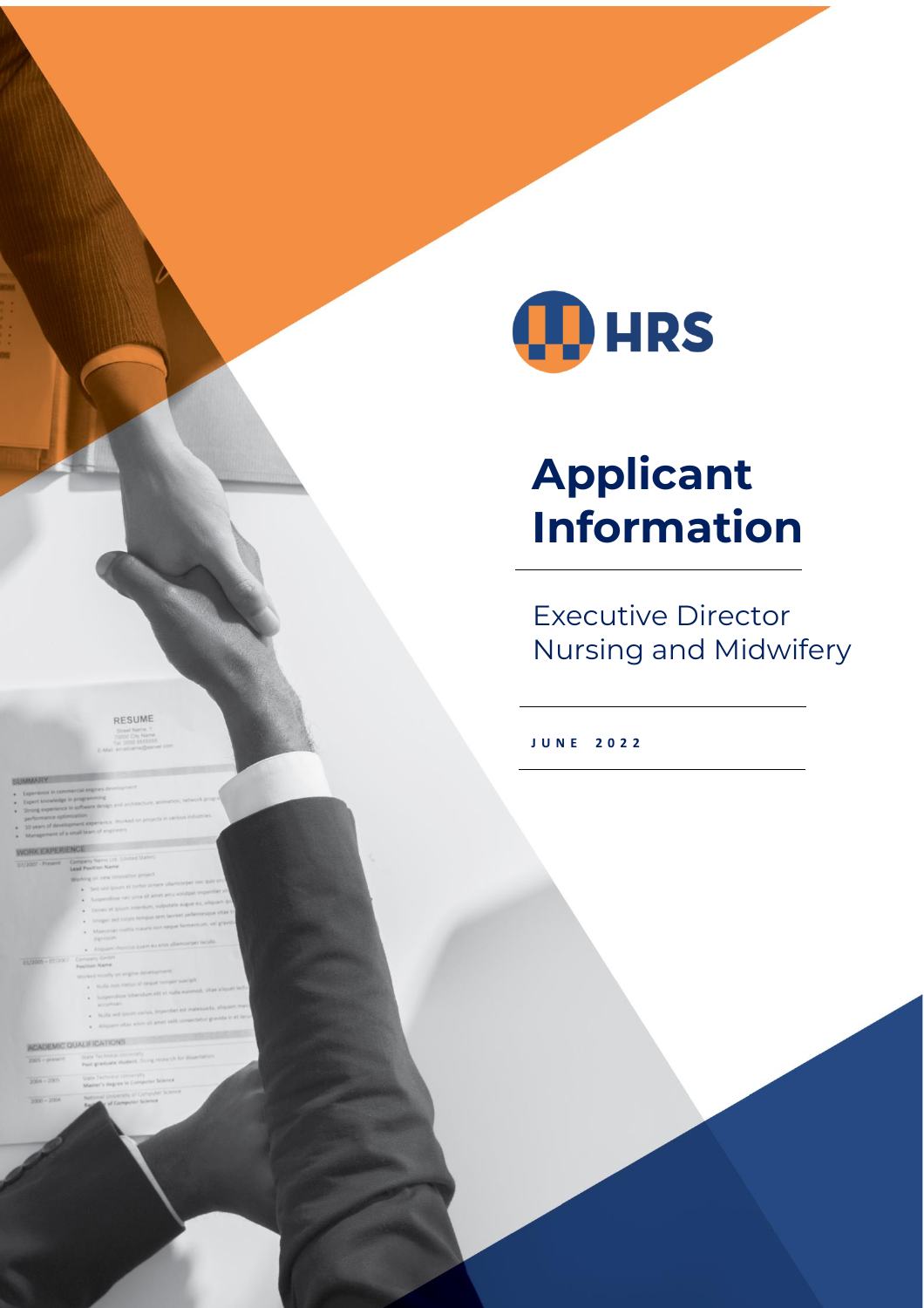### **Maryborough District Health Service**

Maryborough District Health Service (MDHS) is an integrated health service providing a range of acute care, including emergency and maternity care, sub-acute (transition care), ancillary medical, aged and ambulatory services and delivers community programs across Maryborough, Avoca, Dunolly and surrounding areas. MDHS employs over 450 staff and is one of the biggest employers in the region.

The Maryborough campus is equipped to offer a broad range of medical, surgical and maternity services and includes acute beds, an Urgent Care Centre, Diagnostic Services and Community Services with Allied Health and Community Health.

Our community programs include Community Health Nursing, Health Promotion, Generalist Counselling, Chronic Conditions Management, Hospital Admission Risk Program (HARP Care Coordination, District Nursing and Palliative Care Services, Alcohol and other drugs withdrawal and counselling, Housing, Dental Services, Planned Activity Groups and the Best Start Program.

We also have active partnerships with services such as the Centre for Non-Violence, Loddon Campaspe Legal Service and Anglicare to support family violence initiatives for both victims and perpetrators of family violence. This initiative has paved the way for MDHS to be a designated access point for the "Orange Door", integrating these important services into one single access point.

A range of Allied Health services including Physiotherapy, Occupational Therapy, Dietetics, Social Work and Counselling, Exercise Physiology and Speech Pathology are provided to the community, acute and residential aged care services.

Aged Care Services are delivered at all three campuses. Our aged care is delivered by the Montessori Principles which allows individualised care focussed on enablement and dignity of risk. Our care teams have had extensive training to support these initiatives and centre on what residents can do, and support changes in behaviours and additional lifestyle supports.

We continually monitor and review our programs and services to ensure they meet expectations and reflect the health care needs of the changing community demographics. In recent months MDHS has been focussed on pursuing a model of care for maternity services that meets the needs and wants of our local women, and is a continued priority for our staff and board of management.





hrsa.com.au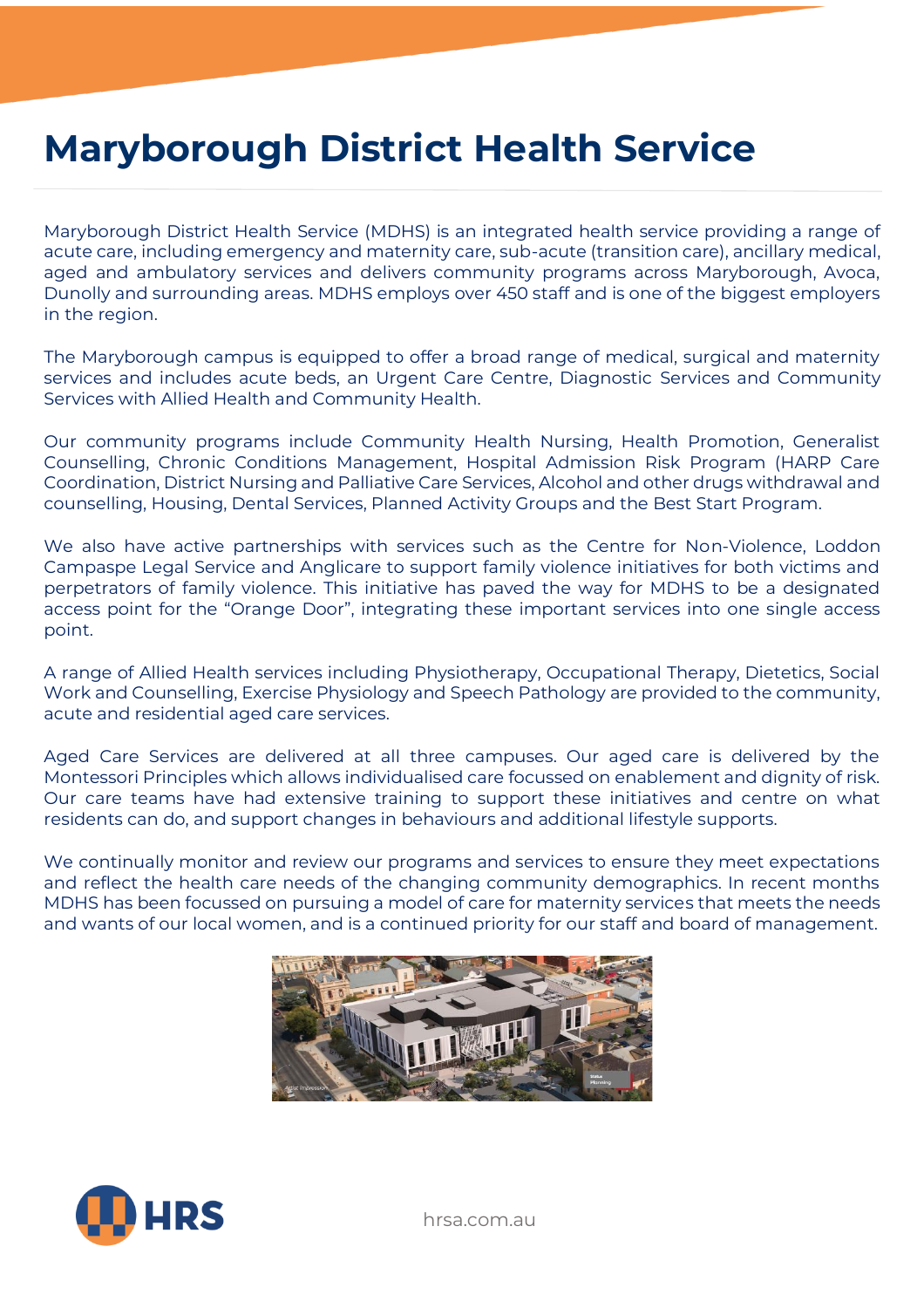# **Maryborough District Health Service**

### **Hospital Redevelopment**

As MDHS grows and expands its services, its campuses and facilities are continually upgraded and improved. Ongoing local & State Government investment in our services ensures that we can provide high-quality healthcare in modern, fit-for-purpose facilities.

In 2021, the Victorian Government announced a \$94.8 million investment in MDHS with our new facility, expected to be completed by late 2024. It will provide new birthing suites, an urgent care centre, a 32-bed inpatient unit, two operating theatres and recovery spaces, and a day medical centre with imaging and pathology services.

*For more information about Maryborough District Health Service and for access to the Quality Account, Financial Statements, Strategic Plan and Reconciliation Action Plan - please visit the website at:<https://mdhs.vic.gov.au/news/>*

### **Our Vision**

Changing the healthcare story with our community

### **Our Purpose**

Connecting GREAT healthcare to our community

### **Our Values**

**Genuine** – Being consistently honest, trustworthy and accountable

**Respect** – This is reflected in our behaviours, attitudes and words, always being fair honest and caring to those we work with and come in contact with.

**Excellence** - Only the best by us will do, by achieving the highest standards of service and care.

**Accountability** - We consistently do what we say we are going to do by supporting and holding each other to account.

**Togetherness** - Working together to support common values and vision for shared goals.





hrsa.com.au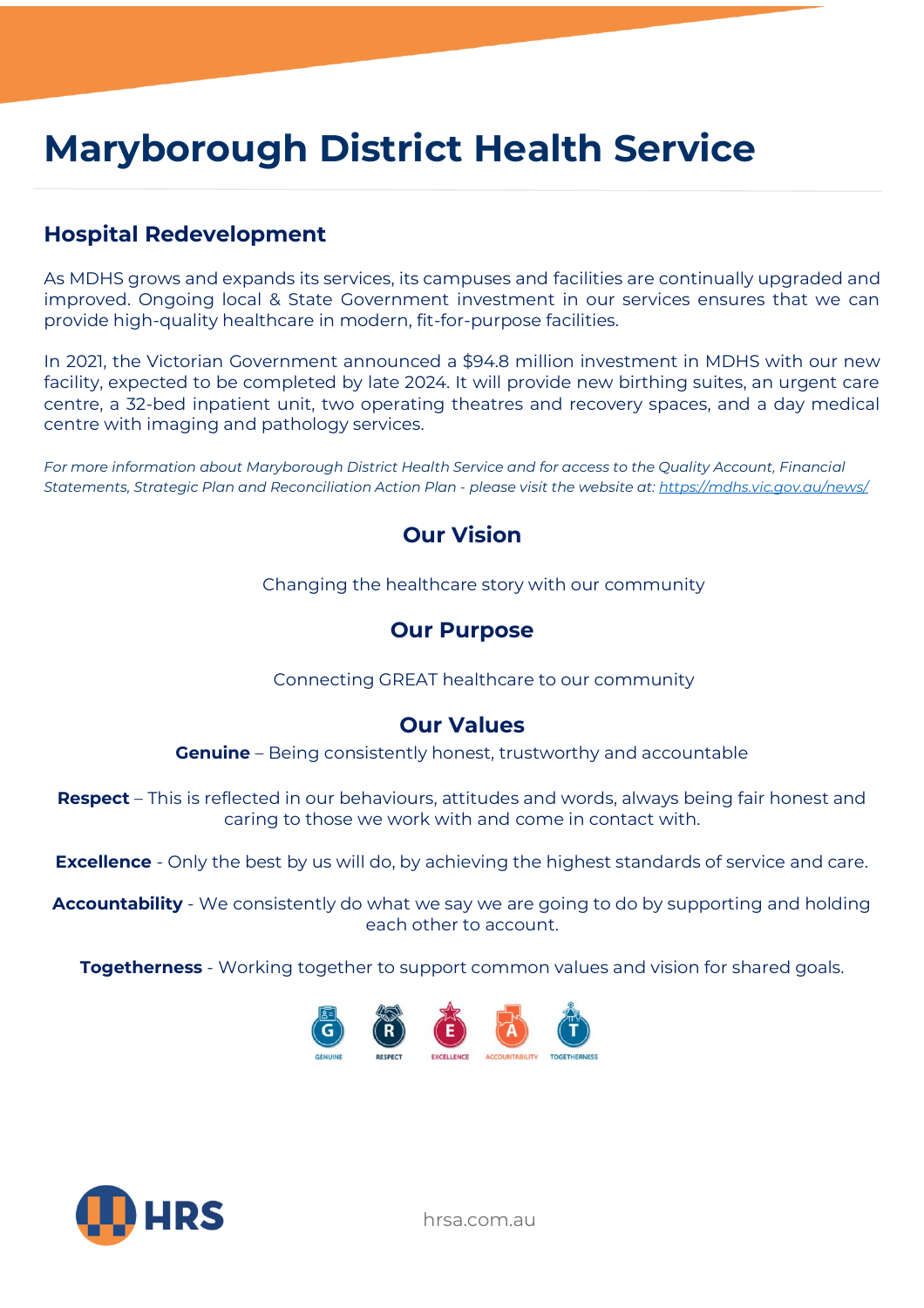# **Executive Director Nursing and Midwifery**

### **Position Summary**

Reporting to the Chief Executive Officer, the Executive Director: Nursing and Midwifery (EDNM) is responsible for the effective and efficient leadership, support and direction of Acute, Community and Residential Services. As an integral part of the executive team the EDNM will ensure our team are supported to enact the MDHS Vision, Purpose and Strategic Direction within the overarching clinical governance framework of an integrated health service. The EDNM is also responsible for Quality Systems, supported by a team of associate directors, the quality and safety team and the MDHS leadership team to lead all aspects of quality systems, and accreditation compliance across all of MDHS.

### **Key Selection Criteria**

#### **Qualifications / Experience**

- 1. Post-graduate qualifications in Management.
- 2. Registration with the Australian Health Practitioners Regulation Agency (AHPRA)

#### **Specialist Expertise**

- 3. Developed knowledge of and experience with Activity Based Funding and Residential Funding.
- 4. Working knowledge of health accreditation standards inclusive of National Standards and Aged Care Quality Standards.
- 5. Practical, analytical and logical problem-solving skills, with the ability to undertake business and performance analysis and implement relevant strategies in response to findings.
- 6. Ability to set standards, targets and objectives, and to achieve those by influencing the performance of others.
- 7. Demonstrated ability to effectively build a team and manage staff.
- 8. Proven ability to operate and enhance the culture of no blame.
- 9. Proven relevant experience including the ability to embed excellence within the organisation.

#### **Personal Qualities**

- 10. Highly developed verbal and written communication skills.
- 11. Capacity to work independently and as an effective team member, ensuring the delivery of agreed outcomes within specific timeframes.